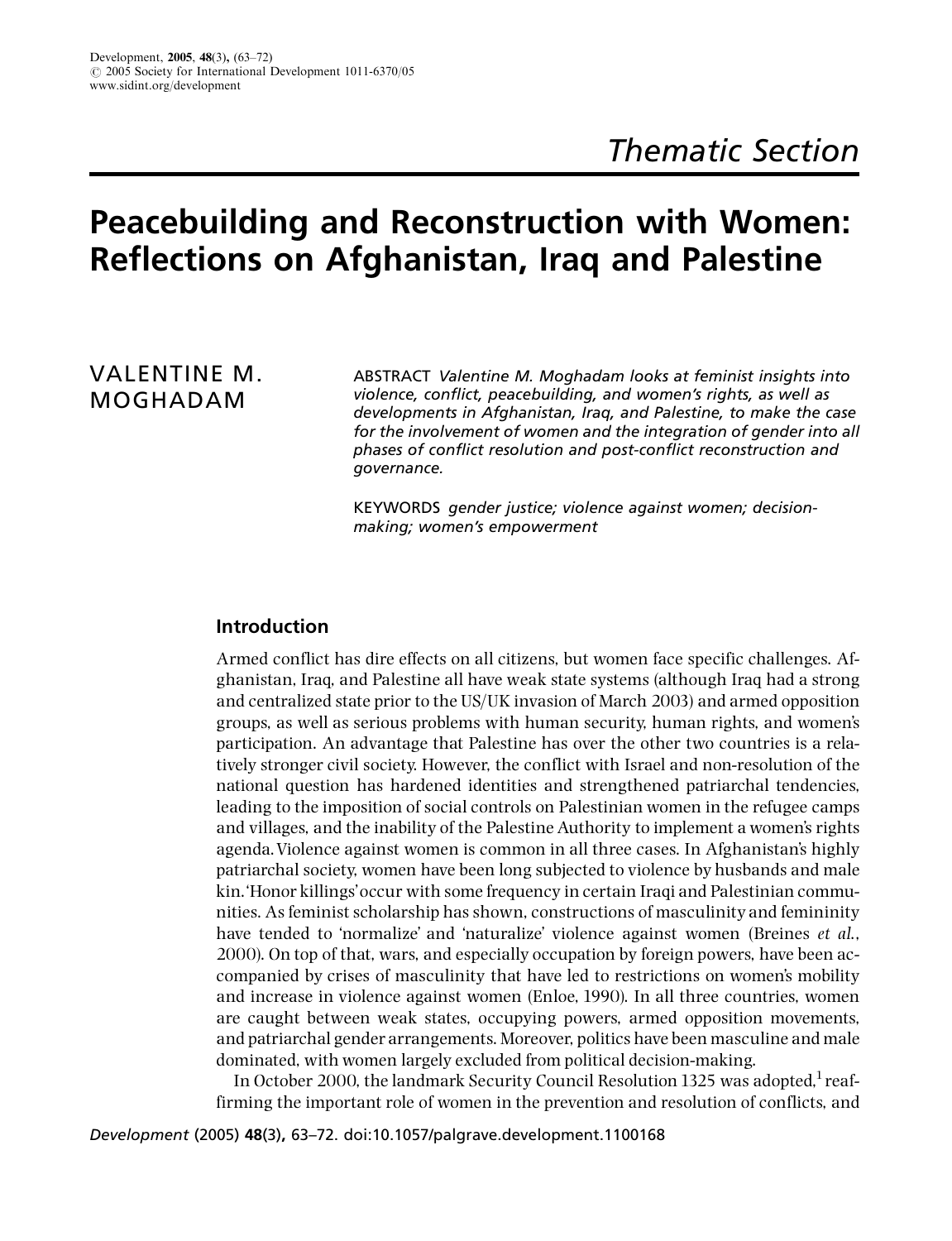the need to implement fully the international humanitarian and human rights law that protects the rights of women and girls during and after conflicts.

Despite the adoption of this important resolution, we continue to see the sidelining of both women actors and gender issues in many contemporary conflicts, peace-keeping initiatives, and reconstruction efforts.<sup>2</sup> In Israel/Palestine, Afghanistan, and Iraq, a culture of 'hegemonic masculinity' prevails among the major political actors, be they the occupiers, the resistance, or the state.

In such a context, what are the prospects for women's empowerment? How to reconstruct  $-$  or in the case of Afghanistan, construct  $-$  political and economic systems while also ensuring human security and human rights, especially for women? These are among the questions addressed in this paper, which also examines the gender dynamics of peacebuilding and reconstruction more broadly.

#### Afghanistan

Afghanistan is supposed to be a model of post-conflict reconstruction, and yet women can hardly be said to be enjoying security, participation, and rights. According to a UNIFEM report (2004), harassment, violence, illiteracy, poverty and extreme repression continue to characterize reality for many Afghan women'. This is because of the persistence of patriarchal gender relations and the absence of a strong, centralized state with the capacity or will to implement a wide-ranging programme for women's rights.

Afghanistan's new constitution mandates compulsory education up to grade nine, but over 60 per cent of girls remain out of school. UNICEF confirmed 26 attacks against schools, mostly girls' schools, in 2003–2004. According to a Human RightsWatch report, girls represented 34 per cent of children enrolled in primary schools, but in ten provinces, fewer than one in four girls aged  $7-12$ years attended primary school. Secondary school enrollments remained extremely low, especially for girls; only 9 per cent of girls attending primary school continue to secondary school. The coun-

try's Supreme Court barred married women from attending high school  $-$  in a country where girls as young as 10 years are married off, often to far older men. The Taliban may be gone, but Afghan girls and women still learn to read and write in secret classrooms  $-$  girls because of attacks on schools or because their fathers will not send them to a state school, women because the government prohibits married women from attending school. In 2004, the literacy rate was 14 per cent for women and 43 per cent for men.

Patriarchal practices, attitudes and policies prevail. Approximately 57 per cent of girls are married before the age of 16 years, according to a study by the Ministry of Women's Affairs and Afghan women's NGOs.<sup>3</sup> Under Afghan law, the legal age for marriage is 16 years, but courts often refuse to act in the case of forced marriage (Amnesty International, 2004). Health statistics remain dire for citizens as a whole, but women also suffer very high rates of maternal mortality (UNICEF, 2005, http://www.unicef.org/infobycountry/afghanistan<sub>statistics.html</sub>). In a culture where a woman without a sarparast (male household head) is often shunned, widows face many prejudices. Under the Taliban, widows were denied employment opportunities and many had to resort to begging to provide for their families. Today, it is estimated that as many as 30 per cent of households may be headed by women; in Kabul alone there are some 50,000 widows. Few institutions or policies are in place to assist their integration and independence. As one expert has put it,'bakeries have been built, but there are no sustainable jobs or careers' (Zulfacar, 2004). Despite the existence of many 'gender specialists' and some 2,000 NGOs, mainly set up in Kabul by expatriate Afghans, new social problems have emerged. Street children, especially boys, abound, and there has been a growth of prostitution.4

Women experience considerable violence in the country. Son preference is still strong, and mothers can be abused by husbands and in-laws for not producing sons (UNIFEM, 2004). An Amnesty International Report noted that girls and women in many parts of the country are prosecuted for zina crimes such as adultery, running away from home, and premarital sex.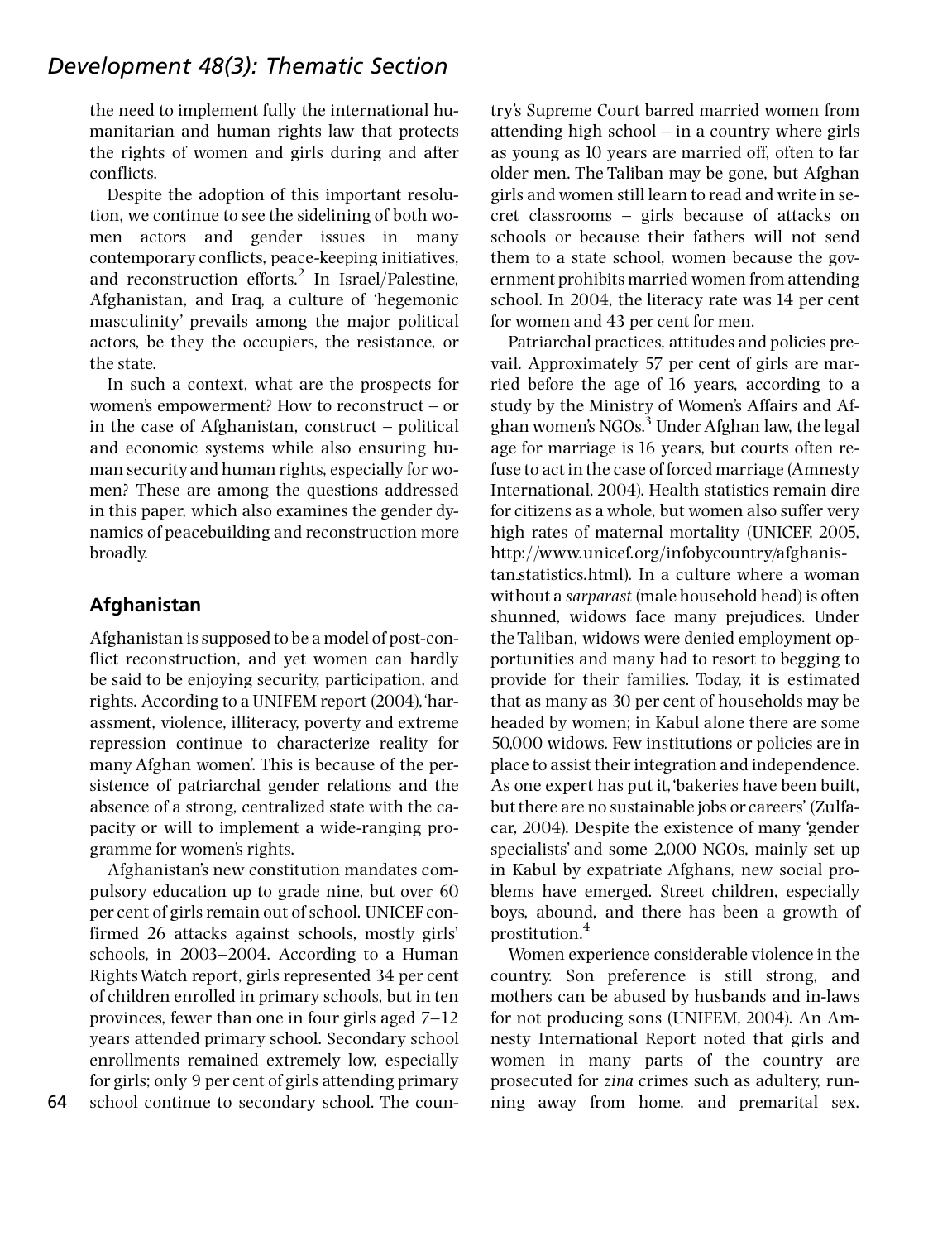Self-immolations appear to be on the rise in Afghanistan and are tied to forced marriage; the typical victim is 14^20 years old and is trying to escape a marriage arranged by her father.<sup>5</sup> Under such conditions, it is not surprising that the vast majority of women continue to wear the all-encompassing burqa.Veiling is determined not only by custom and tradition, but also social pressure within the family, and fear of harassment in the street. Patriarchy and violence are played out on women's bodies in other ways, too, especially in the provinces. There have been reports of retaliatory rapes of Pashtun women in northern Afghanistan by non-Pashtun men (UNIFEM, 2004).

The country remains in chaos, torn apart by warlords. Human rights groups have repeatedly called for demobilization, disarmament, and reintegration (DDR) to halt warlord abuses. Owing to the continued lack of security, Medicins Sans Frontieres and other aid groups pulled out of Afghanistan. Security Council Resolution 1563 of 17 September 2004 determined that the situation in Afghanistan is still considered a threat to international peace and security and that the International Security Assistance Force (ISAF) continue its work for a further 12 months until October 2005. Agriculture is largely geared toward poppy cultivation for opium exports, feeding addictions in neighbouring Iran and Pakistan.

In 2005, the court was headed by the extremely conservative judge Fazul Hadi Shinwari. Originally appointed by former President Burhanuddin Rabbani, a conservative chief of the Northern Alliance, Justice Shinwari was later reconfirmed by President Karzai under the transitional administration in June 2002. Chief Justice Shinwari is in principle the guardian of the rights enshrined in the Constitution, but he has made several attempts to ban women from singing and dancing in public. In November 2004, the Supreme Court issued a ban on cable television channels, particularly condemning films from India showing scantily-clad women singing and dancing in musicals. Shinwari suggested that women should cover their bodies entirely, exposing only their faces and hands, and he decreed that a woman cannot travel for more than 3 days without a mahram, a husband or a male relative she cannot legally marry. He also stated that adulterers should be stoned to death. During the campaign for the presidential elections in October 2004, Shinwari attempted to have presidential candidate Latif Pedram removed from the ballot for proposing that women and men should have equal rights in marriage and divorce.

In the transitional administration, Shinwari appointed scores of judges at all levels, all of whom are male and may or may not meet the requirements set forth in Article 118 of the constitution, which call for 'a higher education in law or Islamic jurisprudence'and'sufficient expertise and experience in the judicial system of Afghanistan'. Many of Shinwari's appointments serve on the Supreme Court, which in 2004 had a reported 137 members and possibly more  $-$  a number that exceeded the nine justice positions authorized by the constitu $tion - and many held extreme views regarding$ the subordinate position of women. Such are the contradictions in the legal frameworks and decision-making bodies of the post-Taliban Afghan state.

Despite serious obstacles, or perhaps because of them, women's organizations continue to work with each other, transnationally, and with global feminist groups to bring pressure to bear on the Karzai government, to raise funding for women's projects, and to make women's rights a reality and not merely a formality. Groups such as RAWA, the Afghan Women's Network, the Afghan Women's Council, and abroad, WAPHA and Negar work with international groups such as Women for Afghan Women, the Feminist Majority, and Equality Now. On 24 November 2004, the Afghan Civil Society Forum, whose partners include the Afghan Women's Network, an umbrella group of women's organizations in Afghanistan, issued recommendations to President Karzai in an effort to open dialogue between the first elected president and the people on the future of Afghanistan. Among the principal requests was the request for action to establish security and to enforce the rule of law, with specific reference to a 'sound and responsive legal and judicial administration system/structure'. Another positive factor is that there is much support from international organizations. For example, UNIFEM works with the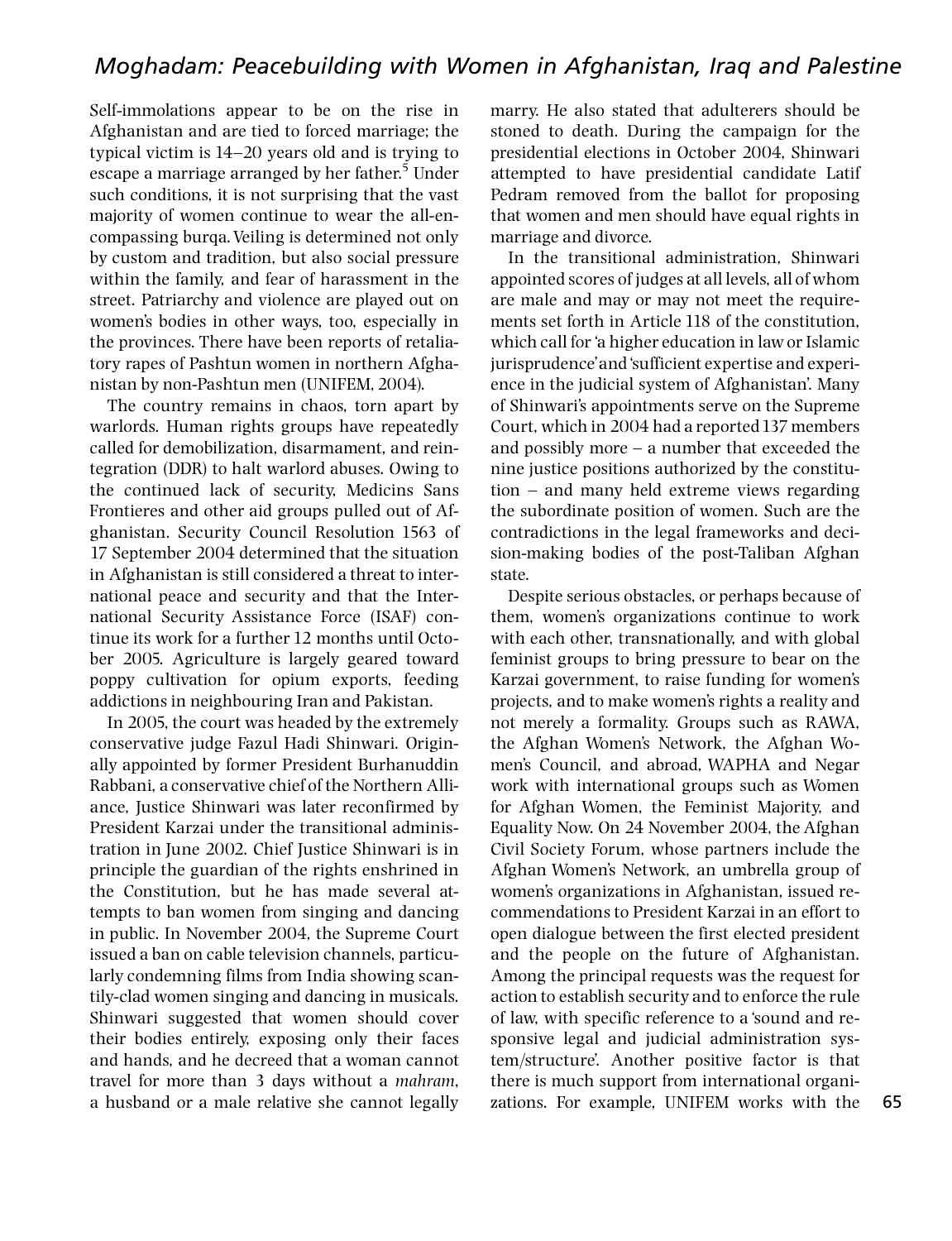Ministry of Women's Affairs, building a network of women's centres to provide women with health and psychosocial services, education, and income generation (UNIFEM, 2005). It also has assisted in the establishment of a CEDAW task force. A Gender Training Institute is to be set up at Kabul University jointly by the Ministry of Women's Affairs and the UNDP.

#### Iraq

The record of women's rights in pre-war Iraq was a mixed one, beginning with gains as a result of the Baathist ideology of Arab socialism and progress in the 1960s and 1970s, but setbacks following the Gulf wars, the sanctions, and Saddam Hussein's attempt to curry favour with tribes and religious forces by assuming an Islamic mantle and reinstating patriarchal family practices.<sup>6</sup> However, in 2003 and 2004, women's human security or human rights could not be guaranteed, as neither the post-Saddam Iraqi interim government nor the American military was able, or perhaps even willing, to protect women in their everyday lives. As one observer noted,'After a year of liberation at the hands of the US military, most Iraqi women find that they are worse off on every count' (Susskind, 2004, www.madre.org/art\_ nl\_1\_2004.html, accessed 9 August 2004). Another stated that the CPA initially was 'astonishingly insensitive' regarding women's human security and their human rights (Sandler, 2003). Reports showed that many more women were appearing in public in hijab, for fear of harassment or worse. It was an ironic but tragic consequence of the American invasion and occupation that Iraq was experiencing a breakdown in public order, with reports of increases in domestic violence, honour killings, kidnapping, and rapes.What appears to be deliberate assassinations of prominent women, including those who do not observe hejab, has been on the increase.<sup>7</sup> As one observer noted, 'Women attribute the rise in violence to social disintegration triggered by the overthrow of the Saddam Hussein regime; the rise of Islamism; ongoing fighting between US and Iraqi forces' (Susskind, 2004). One prominent Iraqi woman said that 'terrorism does not discriminate among

people; parents now pay for armed guards to accompany their children to school'. She emphasized that 'Islamists, Baathists, foreign fighters, neighbouring countries, and the US army'all were responsible for the deteriorating security situation.<sup>8</sup>

The veracity of the repeated refrain: 'without himaya for women, there can be no place for democracy to grow in Iraq' was conformed after the first post-Saddam elections took place in February 2005 (Sandler, 2003). Apart from fears that a majority Shiite government might institute Islamic law, the overall environment of heightened insecurity continued to pose many difficulties for women and girls. Although a quota system was established to guarantee a 25 per cent share of women in the country's parliament, the legal framework for women's rights had serious limitations. There remained provisions in the Iraqi Penal Code allowing a man to escape punishment for abduction by marrying the victim, and allowing for significantly reduced sentences for so-called honour killings (Human Rights Watch, 2003, http://hrw.org/reports/2003/iraq0703/l.htm). Can Iraq undertake reconstruction and democracy building under such conditions, when overall security is lacking and women experience fear and new forms of violence?

The continuing violence and lack of security puts a brake on reconstruction, too. The World Bank noted in 2003 that 'Iraq's overall reconstruction needs today are vast and are a result of nearly 20 years of neglect and degradation of the country's infrastructure, environment and social services'.9 Two years later, the situation was even worse as a result of war and sabotage. A UNESCO survey documented the shortage of schools and a prevalence (over 50 per cent) of double-shift schools; many schools, moreover, were in poor physical condition. The gross enrollment ratio for girls at the secondary school level was just 31 per cent in 2003; for boys it was 49 per cent (UNESCO  $2004: 3-4$ ).

Ideally, a strong state should back women's rights and include it at all levels of programming and policy-making. Iraqi women have found a new space for themselves in their country's public sphere and in the transnational public sphere. The Iraqi Women's Network comprises a number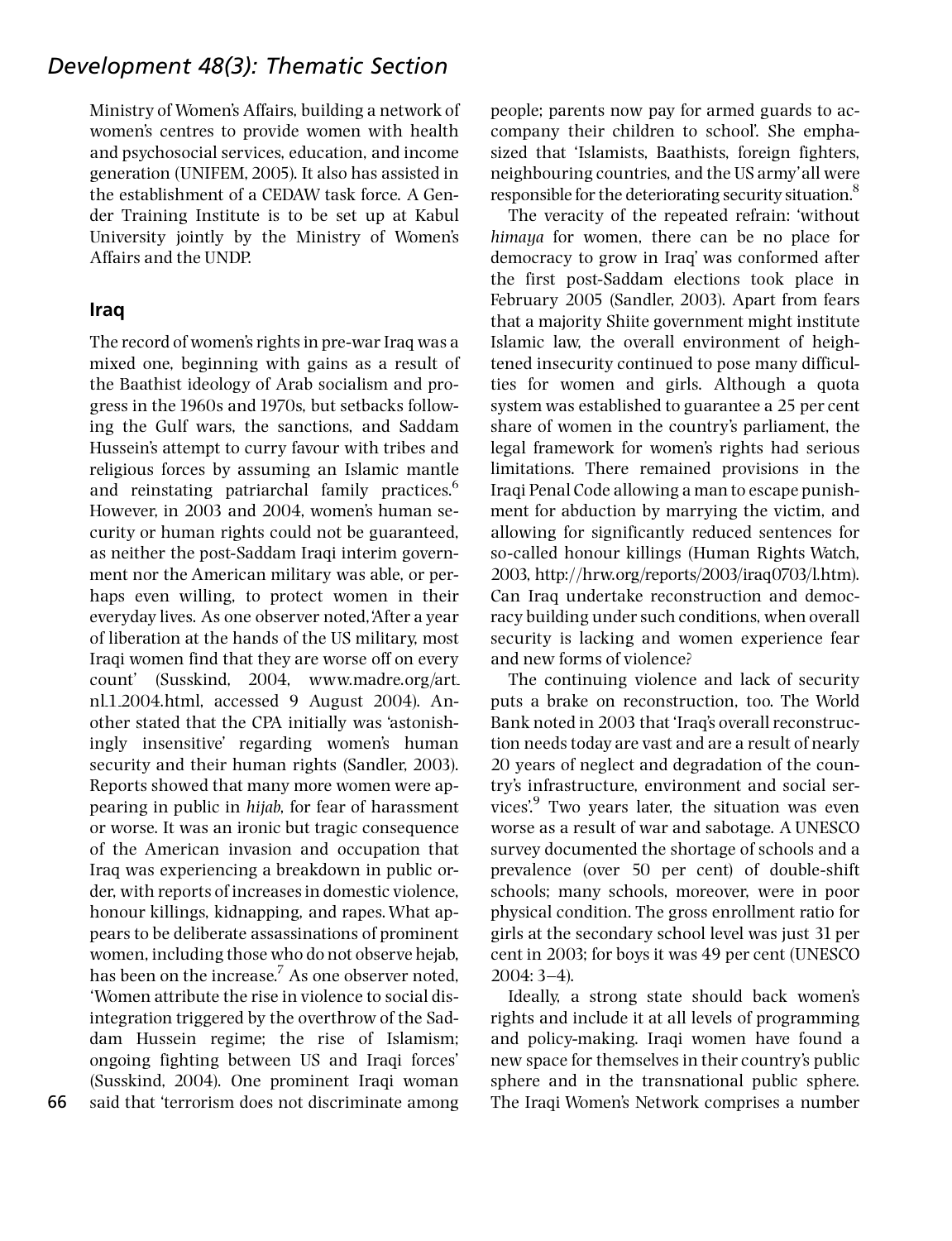### Moghadam: Peacebuilding with Women in Afghanistan, Iraq and Palestine

of women's groups, some with ties outside the country (e.g., the transnational feminist network Women for Women International founded, coincidentally, by an Iraqi woman), and involves expatriates as well as long-term residents. Iraqi women's groups include Ala Talabani's Women for a Free Iraq (formerly, the Kurdish Women's Union) and the Iraqi Women's High Council, the Organization forWomen's Freedom in Iraq, led byYanar Mohammad, who works with the US-based advocacy group MADRE, among others.10 Groups of Iraqi women have travelled to the US for meetings organized by the US government, Women Waging Peace, the Council on Foreign Relations, the Woodrow Wilson Center, and others. They include Dr Raja Habib Dhaher Khuzai, former member of the Interim Governing Council, later a member of the Transitional National Assembly, an obstetric/gynaec specialist and women's health advocate, and Judge Zakia Haki, Iraq's first judge and in 2004 an advisor to Iraq's Ministry of Justice. They have called for abolishing laws impeding women's employment, ensuring the appointment of qualified women judges throughout Iraq, and hiring women for reconstruction tasks. In a series of meetings in Helsinki, Finland, two Iraqi women advocates discussed the government's new NGO policy, the family law, and the constitution. They described the 1959 familylaw as'fairly liberal'though'not perfect', and expressed the hope that the new constitution would state that Islam is a source of legislation, not the source.<sup>11</sup> Many Iraqi women advocates and their international supporters have insisted that women be part of the constitutional process in Iraq.

Despite the growth of women's NGOs and their collective action, the violence surrounding women's leadership is considerable, as Dr Raja said at a meeting in Washington DC in November  $2004<sup>12</sup>$  The violence began with the assassination in 2003 of Akila Hashemi, a member of the Interim Governing Council, and has continued with targeted killings of other prominent women, unveiled women, and women who work in services associated with the occupation or government. In the absence of a strong state with the capacity and will to mobilize resources, protect its citizens, and realize the stated objectives of women's rights, Iraqi activists note the rise of honour killings and domestic violence, as well as targeted assassinations and the kidnappings, rapes, and killings of ordinary Iraqi women and girls.

Iraqi reconstruction will require massive international assistance. But US plans are highly controversial, as they entail the privatization of Iraqi assets and special deals for US corporations. These plans have come under much criticism, from feminists, human rights activists, and others (Klare, 2003; Klein, 2004). In contrast to the US plans for Iraqi reconstruction, what the Iraqi women hoped that international donors and partners would provide include information sharing and guidance, invitations to international conferences, help for higher education, including new schools, books, and facilities, as well as curriculum development and teacher training, and help in establishing a peace studies curriculum.13

#### Palestine

The problems that Palestinian women face  $-$  early marriage and high fertility, the poverty of femaleheaded households, difficulties in daily life, domestic violence and sexual abuse, low political participation and representation, and absence of a legal framework for rights – originate in the persistence of patriarchal gender relations, the Israeli military occupation and non-resolution of the national problem, and the conservative nature of the main political forces. Patriarchal relations are particularly acute in the refugee camps and small towns. There, Palestinian women tend to be married young, at about 19 years, often to close cousins. The hijab campaign of the late 1980s led to increasing observance of veiling by Palestinian women, including students at Birzeit University.<sup>14</sup> Studies also show that the high rates of unemployment, loss of livelihood, homelessness, and the frustrations of the occupation have resulted in an increase in domestic violence. One poll showed that 86 per cent of respondents said that violence against women had significantly or somewhat increased as a result of changing political, economic, and social conditions. When asked if they knew of a woman who had been assaulted by her husband, 57 per cent of the respondents said yes, representing an increase of 22 points on a poll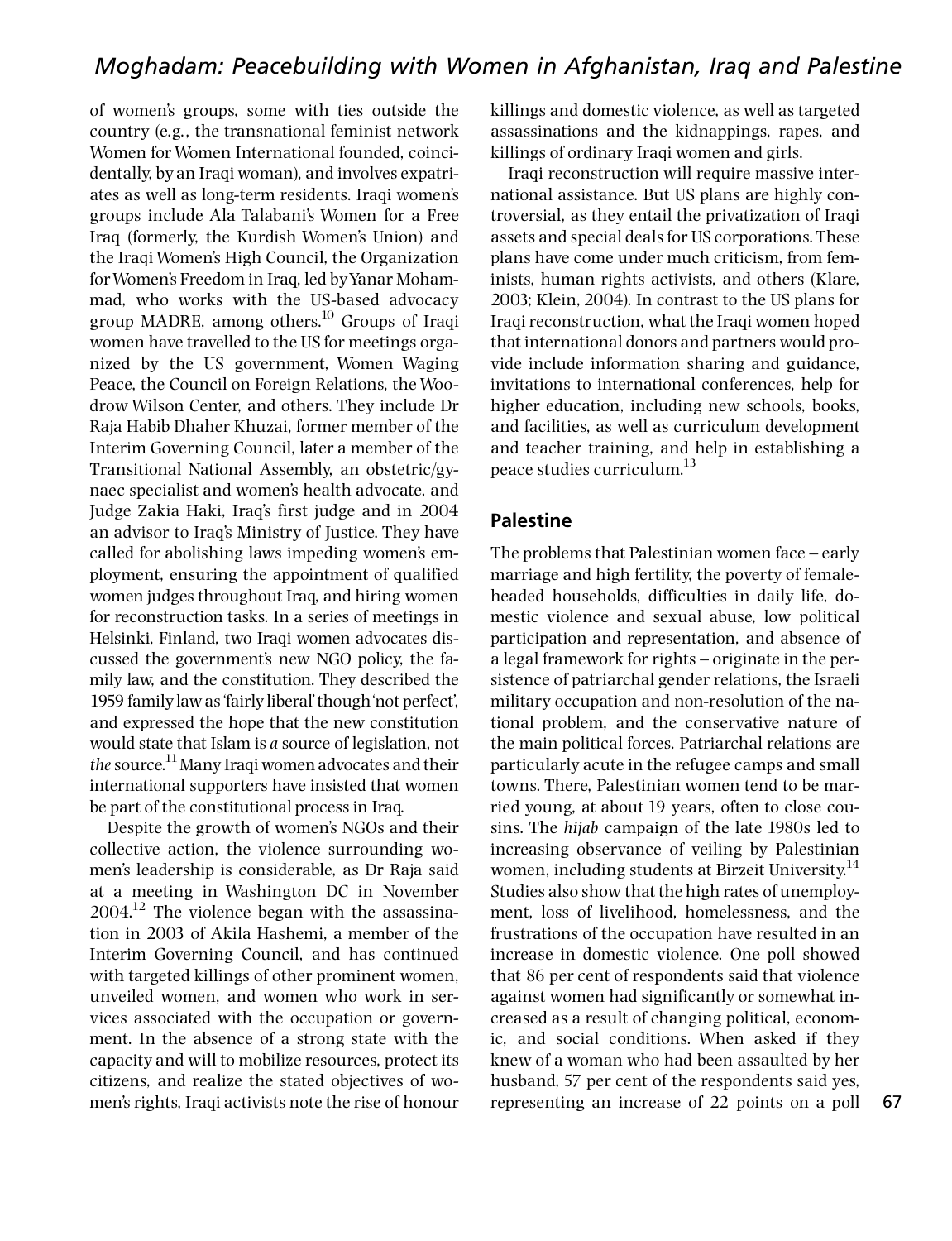taken the previous year by the Palestinian Center for Public Opinion (Stein, 2003). According to Nahla Abdo (2000), research on Palestinian refugee camps, particularly in Gaza, has shown that refugee women and girls bear the brunt of increased physical, mental, psychological, and sexual domestic violence, including incest rape.

Women also face the violence of the occupation. At the close of its March 2004 deliberations, the UN's Commission on the Status of Women passed a resolution expressing concern about the 'grave deterioration in the situation of Palestinian women' and calling for the resumption of the peace process.Women may be 'killed, targeted for arrest, detained and harassed for being related to men suspected of being linked to armed groups, and may be displaced as a result of house demolitions' (UNIFEM, 2004).

Women face important obstacles in their efforts to provide food and other basic necessities for their families. Thousands of women have lost husbands and male kin to the intifada, exile, emigration in search of work, Israeli imprisonment, or death. Half of all refugee families are headed by women, and female-headed households have been disproportionately affected by the rise in poverty that has accompanied the second intifada and the closures and curfews.<sup>15</sup> In refugee camps the number of female-headed households has always been high, and in 2003, out of a total population of almost 4 million Palestinian refugees registered with UNRWA, between 43 and 52 per cent of households were headed by women. Meanwhile, women's participation in the labour force, while remaining persistently low, has been affected by the rise in unemployment since the second intifada began. The conflict, curfews, and checkpoints also have adversely affected girls' access to schooling. $16$ 

All this has compounded the difficulties Palestinian women already face in meeting their family and household responsibilities, and has increased their dependence on assistance. What is more, births attended by skilled health workers decreased from 97.4 per cent before the escalation of violence in 2000, to 67 per cent in 2002. Home deliveries increased from 3 per cent to 30 per cent in the same period (UNIFEM, 2004).

It is perhaps because of all the violence, frustration, and humiliation Palestinians have faced that an unprecedented and certainly unexpected development has occurred: the participation of a number of women in suicide bombings since the second intifada began. The Palestinian national movement has produced at least one well-known guerrilla fighter (Leila Khaled, who was a PFLP militant in the 1970s), but the image of armed militancy was invariably a masculine one. Although Palestinian women have been strongly nationalist even when engaged in peacebuilding initiatives, violent action seemed to be outside the scope of their activities until relatively recently.

Palestinian women's political participation has been consistent and often significant, though usually unacknowledged. The national movement has produced outstanding diplomat-activists such as Hanan Ashrawi (the first female spokesperson for the PLO, instrumental in the Madrid peace process, though not in the secret Oslo talks), Leila Shahid (ambassador to France and Netherlands), and Zahira Kamal (a former activist with the Democratic Front who helped found the women's movement in the 1970s). But women have not been included in formal power structures to any significant extent.<sup>17</sup> The Palestine Authority has not demonstrated any strong support for women's rights. Clientelism and patronage have been the main criteria for political appointments, at least until the post-Arafat democratic elections of January 2005. According to the Palestinian Working Women Society, the representation of women in decision-making positions at all levels has been minimal since the establishment of the PNA. Women occupy fewer than 10 per cent of leadership positions. A grassroots feminist push for quotas resulted in about a 17 per cent female representation in the municipal elections of 2004. In each local council, two seats are now reserved for women; each municipality elects from nine to fifteen councillors.<sup>18</sup> They are now pushing for 20 per cent representation in the PLC.

In January 2005 there was just one woman in government: the minister for women's affairs, Zahira Kamal. In discussions with the author, she noted difficulties in implementing her mandate of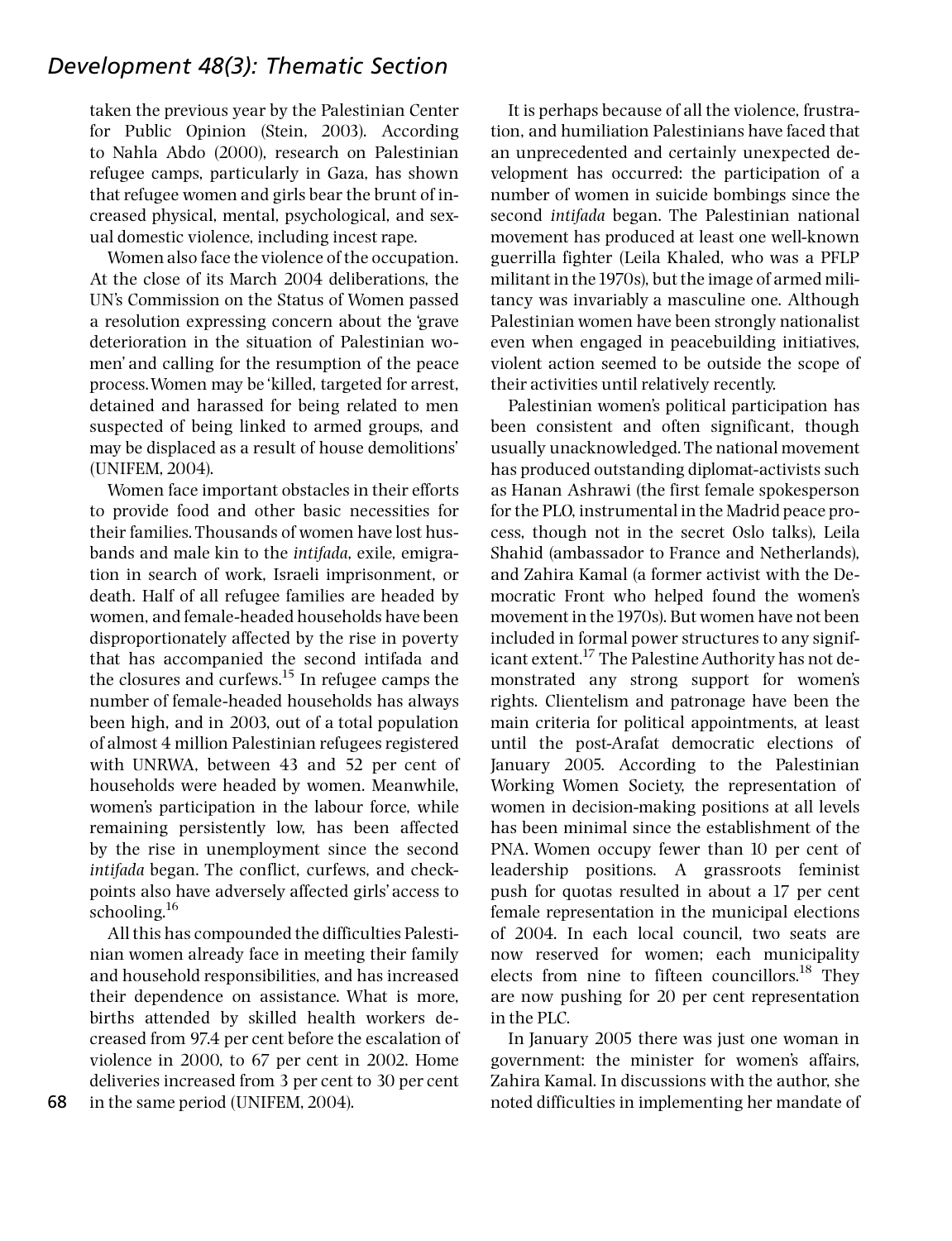### Moghadam: Peacebuilding with Women in Afghanistan, Iraq and Palestine

gender mainstreaming across the ministries, although she did cite the development of a gender statistical database by the Ministry of Planning as a positive sign.<sup>19</sup>

Although not fully involved in decision-making, the women's sector is active and strong, engaged in advocacy and research. Some notable organizations include the Women's Center for Legal Aid and Counselling, the WATC, the PWWS, and the Bisan Center. Most are part of the umbrella organization of the General Union of PalestinianWomen. Palestinian feminist scholars reside at the Institute of Women's Studies at Birzeit University, the Women's Studies Center, and the Women's Studies programme at al-Quds University. Scholars and activists alike maintain regional and international links, working with CAWTAR, the ArabWomen's Forum (AISHA, est. 1992), ESCWA, and a number of transnational feminist networks. UNI-FEM supports the work of WCLAC, especially regarding violence against women, and has funded two reports on the status of Palestinian women: 'Impact of Armed Conflict on PalestinianWomen' by Eileen Kuttab and Riham Bargouti, and 'Evaluating the Status of PalestinianWomen in Light of the Beijing Platform for Action'.

Despite the achievements of Palestinian elite women, and the serious problems that women face generally, many of the 'peace' agreements have made no mention of women: the Oslo agreement, the Cairo agreement, theWye River Memorandum, and the Quartet-backed Roadmap. Yet, the record of Palestinian^Israeli interaction across the years exemplifies the importance of bridge-building among women and the illogic of ignoring women in negotiations and post-conflict political developments. Palestinian and Israeli women have met and talked and negotiated in informal settings for years, and the Jerusalem Link  $$ the main partners of which are Bat Shalom and the Jerusalem Center for Women – was set up to bring together a number of progressive Israeli and Palestinian women's groups in a more formal network of communication. In October 2003, two Israeli women, but no Palestinian women, participated in the negotiation of the independently initiated (non-state) Geneva Accord. Despite their marginalization from official peace-making pro-

cesses, women's peacebuilding has taken place in local homes and churches, in European cities and in symbolic places like the Notre Dame Center on the border of Israeli and Palestinian Jerusalem (UNIFEM, 2004). In February and March 2002, Jewish and Palestinian Israeli women from Bat Shalom together observed Land Day, focusing on Palestinian women's points of view. Israeli women belonging to MachsomWatch (Checkpoint Watch) maintain a daily presence at numerous IDF checkpoints throughout the West Bank, monitoring and recording the behaviour of soldiers and police to prevent the abuse of Palestinians. Machsom-Watch, which admits only women, works through non-violent, non-aggressive confrontation to challenge the power of the security establishment and to demand accountability. It publishes a weekly report in order to bring to public attention the human rights abuses and humiliation that Palestinians suffer.

Amneh Badran (2003, www.learningpartnership.org/events/2003) of the Jerusalem Coalition of Women has aptly referred to 'the political turmoil we live in, the patriarchal social realities, the deteriorated economic situation, [and] the backward educational system'. She has called for 'active and responsible participation from the international community towards implementing international legality, ending the Israeli military occupation in all its forms, and then embarking on a process of radical democratization of political life, economy and culture so that women and men can fulfill their power to act as citizens'.

#### Peacebuilding, reconstruction, and gender justice

What do the three cases presented here offer by way of lessons of a wider relevance regarding the gender dynamics of conflict, peace-building, and reconstruction? And how may feminist frameworks and insights contribute to the success of peace and reconstruction processes in Afghanistan, Iraq, Palestine, and elsewhere?

A gender perspective puts the spotlight on the social relations that exist between women and men, and on the laws and actions of states. It places women at the centre of analysis because of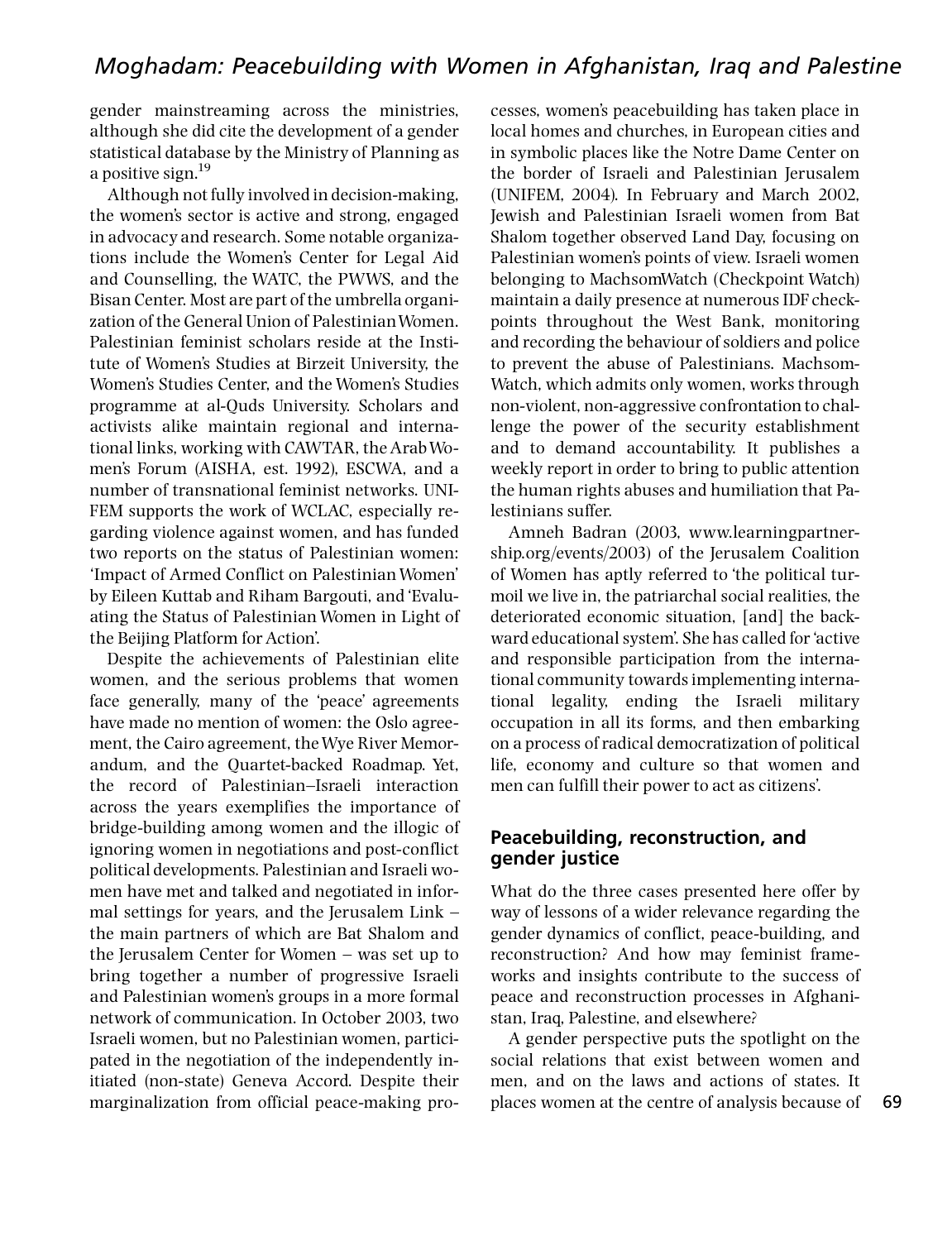the fact that across history and cultures, women have been denied equality, autonomy, and power. Women as a group have experienced diverse forms of violence from men as a group, because they have lacked power and because states or communities have failed to protect them or have in fact punished them. Gender analysis also demonstrates that conflict, peacebuilding, and reconstruction processes may reflect and reinforce forms of masculinity and femininity.

The women's movement of the second wave drew attention to domestic violence, sexual harassment, and rape (Brownmiller, 1976), but it was not until the 1990s that violence against women and the problem of wartime rape acquired global prominence and action. Armed conflicts in Yugoslavia and Rwanda showed that women, like men, are victims of military onslaughts and terrorist actions; they lose life and limb, and join the ranks of refugees or internally displaced persons. Unlike men, however, they are also the special victims of sexual violence, especially rape. Events in Afghanistan under both the Mujahidin (during 1992^ 1996) and the Taliban (1996–2001) demonstrated that women could experience punitive action over appearance, dress, and access to public space. During Algeria's civil conflict of the 1990s, Islamist militants not only bullied and harassed, but also raped and murdered women and girls  $-$  and this10 years after the government had tried to placate the growing fundamentalist movement by instituting a patriarchal family law (Bennoune, 1995). All too often, women – their legal status, social positions, and bodies ^ have been pawns during conflicts or in post-conflict agreements. States have been known to make compromises or accommodations at the expense of women's integrity, autonomy, and rights (Kandiyoti,1989).

What do we know about gender and conflict? We know that women's subordinate roles in peacetime render them vulnerable in wartime. Conflicts can be anticipated  $-$  so can the fact that women will be violated. Survivors of wartime trauma face inadequate services.20 International outcries rarely succeed in bringing perpetrators to justice. The message is that women's lives matter less. Sexualized violence is implicated in armed violence but it also exists during the so-called times of peace ^ hence the need to recognize the gender dynamics of peace as well as conflict. Johann Galtung's well-known maxim 'the absence of war does not mean peace' is complemented by Cynthia Enloe's feminist definition of peace as 'women's achievement of control over their lives' (Enloe, 1988: 538). For women, peace does not mean only the formal end of war and its concomitants, such as the demobilization, disarmament, and reintegration (DDR) of armed combatants. It also means the enjoyment of human security and human rights, including the right not to be beaten at home or assaulted on the streets. Given this, it must be stated that many so-called peace processes have been at best flawed and at worse failures. The UN-sponsored peace in Afghanistan in the early 1990s did nothing to bring about stability and security, especially for women, who had to contend with marauding Mujahidin warlords initially and subsequently with the strangely medieval Taliban. The Israeli^Palestinian peace process of the early 1990s was regarded by its detractors as favouring the Israelis, and it was also accompanied by a growing Islamist movement which earlier had put pressure on the women in its communities to veil. These and many other examples show that women's human security and human rights, along with the attenuation of inequalities generally, are rarely considered in the so-called peace processes.

Ending gender and other social inequalities and bringing about human security, including women's security, is at the heart of feminist analyses of peacebuilding. Indeed, a significant feminist contribution to analyses of international relations 'is to point out how unequal social relations can make all individuals more insecure' (Tickner, 1992: 193). The concept of human security has been defined in different ways, but some aspects are: personal security, water and food security, rights to healthcare and political participation, and economic security. There is thus a connection between human security and human rights, and links among security, rights, and participation. That is, achieving peace and security for women cannot be guaranteed in the absence of a broader socio-political and economic project that rests on participation and redistribution of resources. As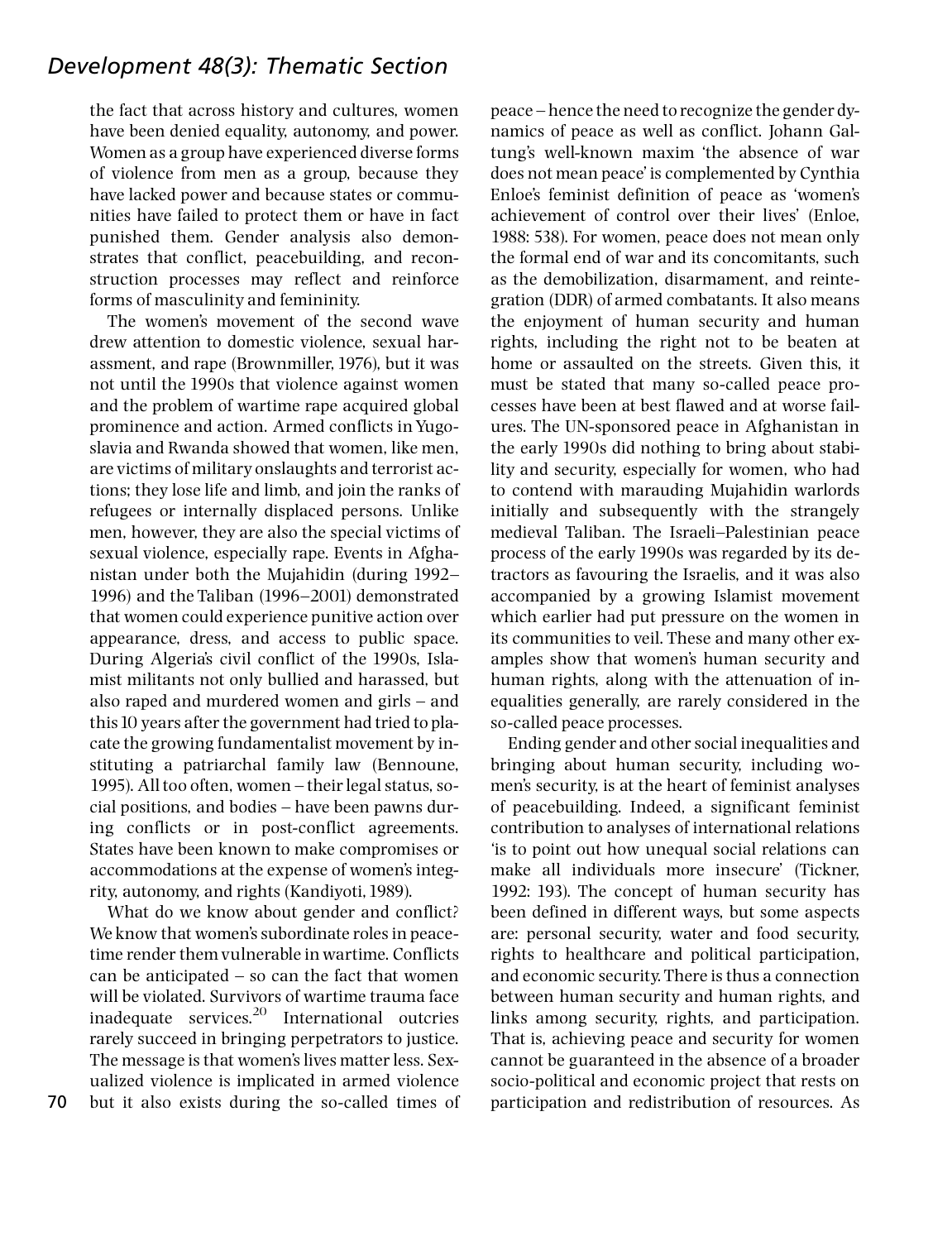# Moghadam: Peacebuilding with Women in Afghanistan, Iraq and Palestine

AnnTickner has noted,'The achievement of peace, economic justice, and ecological sustainability is inseparable from overcoming social relations of domination and subordination; genuine security requires not only the absence of war but also the elimination of unjust social relations' (Tickner, 1992: 128). Reconstruction should, therefore, be viewed not only in terms of the repair or building of physical and social infrastructure, but also in terms of the establishment of participatory and egalitarian social and gender relations. In this regard, women have a special role to play, because they have experienced inequality, because they have a stake in reconstruction that is womanfriendly, and because of their roles in bridge-building and peace-making.

As one advocate stated: 'Women survivors of armed conflicts and advocates for women's rights during and after these conflicts recognize that meaningful justice must protect the fundamental human rights of all people and that there cannot be meaningful reconciliation without gender justice' (McKay, 2000: 561).

#### Reconstruction with women: Concluding thoughts

Without idealizing women, one may plausibly postulate that an enhanced role for women in re-

construction could minimize corruption and cronyism  $-$  if only because women's absence from economic and political domains of power has prevented their involvement in clientelism. In addition, such a role would likely increase attention and allocations toward social policies to alleviate poverty, provide welfare, and promote social development. And since women have a stake in a welfare state that is also women-friendly, they are likely to assist in the (re)construction of strong social institutions such as social service organizations, health facilities; schools, universities, and training institutes, and nurseries.

An important area for women in reconstruction pertains to the cultural domain. Here, again, the global feminist movement can be of much assistance. This includes support for media campaigns in favour of women's participation and rights, promoting women's media, gender-awareness and sensitivity in the mainstream and government-controlled media, and women's involvement in cultural institutions such as the ministries of culture, education, religious affairs, and communications. Through such involvement, women would play a key role in the transition from a culture of violence to a culture of peace, human rights, and women's empowerment.

#### **Notes**

- 1 See http://www.un.org/docs/scres/2000/sc2000/htm.
- 2 The study Women, Peace and Security: Study, submitted by the Secretary-General pursuant to Security Council Resolution 1325 (2000) (NY: United Nations, 2002), acknowledged that much remained to be done in the realization of the resolution, while also drawing attention to the importance of women's informal peace networking.
- 3 http://www.hrw.org/campaigns/afghanistan/facts.htm, accessed 27 January 2005.
- 4 Maliha Zulfacar, in a presentation on Afghanistan at the AMEWS special session on "Gender and Conflicts in the Middle East" annual MESA. Dr Zulfacar also mentioned the kidnapping of girls and organ-trafficking.
- 5 'Self-Immolations on the Rise in Afghanistan', Los Angeles Times, 18 November 2002. Posted on RAWA website www.rawa.fancymarketing.net/immolation.htm, accessed 28 November 2002.
- 6 Comments by Professor Naba al-Barak and Mrs. Mahdieh, Helsinki,6 and 9 September 2004. (Seminar on'Family, Society, and the Empowerment of Women: North African women meeting Finnish women', Helsinki, September 6^10 2004.) Mrs. Mahdieh and Prof. Al-Barak were in Helsinki at the invitation of the Finnish Women's Union. They had been a part of the 1,000-person commission that chose the Iraqi interim parliament. They described how the war with Iran changed the legal status of women. From 1981 to 2003, no woman could travel abroad without a'mahram' (husband or close male kin).
- 7 In March 2005, a well-known pharmacist, unveiled, was assassinated by Islamists. See 'Iraq: Focus on threats against progressive women', IRIN 21 March 2005.
- 8 Mrs. Mahdieh, Helsinki, 9 September 2004.